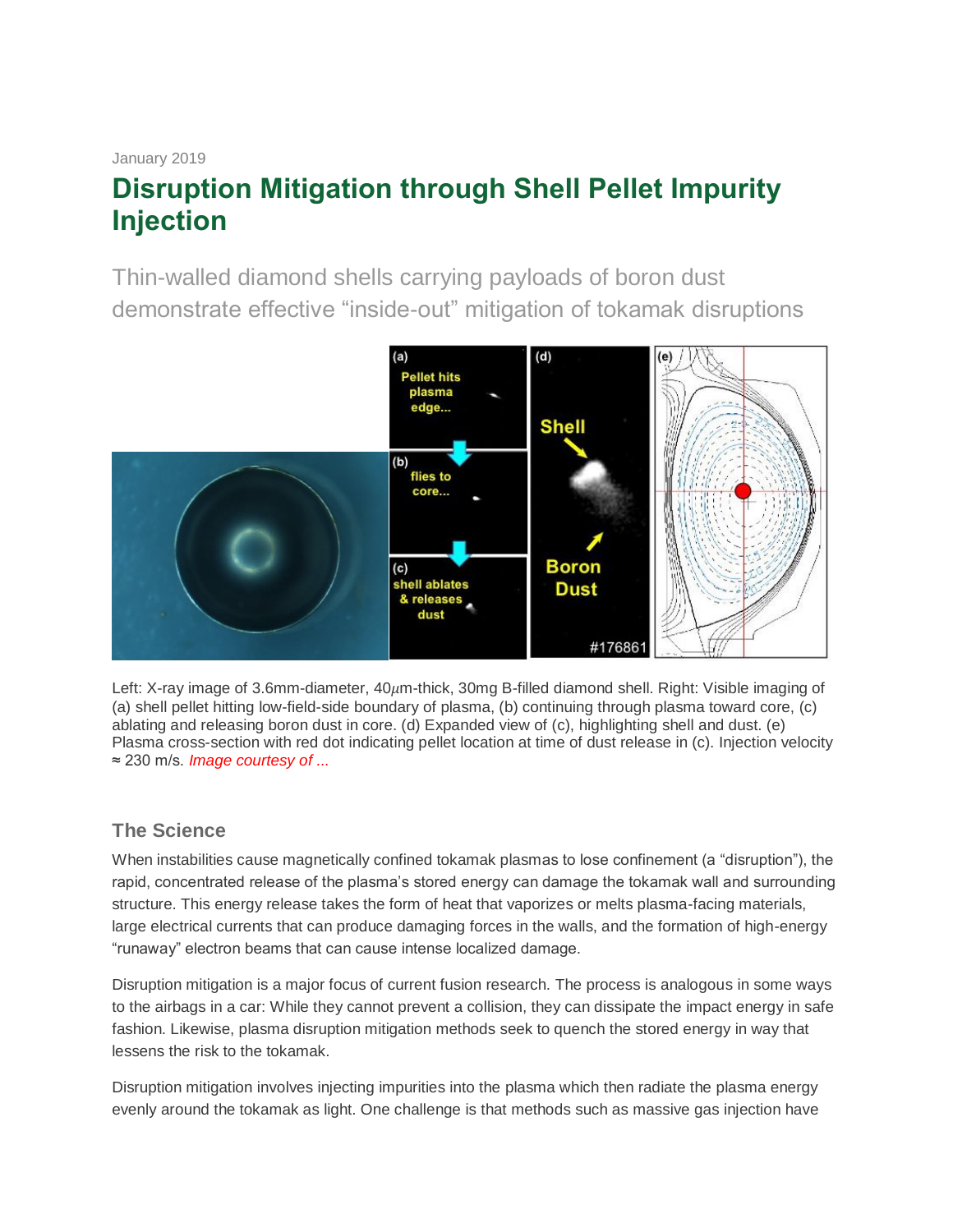difficulty reaching the plasma core (where most of the plasma thermal energy is stored) before instabilities that release the plasma energy occur. What has been needed is a way to get impurities into the core, which researchers hope can provide "inside-out" radiative cooling of the plasma, as well as high impurity assimilation and suppression of runaway electron production.

A team of researchers at the DIII-D tokamak have developed a method of impurity injection involving thinwalled diamond shells carrying a payload of boron dust. Initial experiments have demonstrated that shell pellets fired into the core at around 200m/s can deposit boron dust impurities deep in the plasma core where they are most effective. The diamond shells gradually ablate in the plasma without causing a disruption before releasing the dust at the magnetic axis.

### **The Impact**

Disruption mitigation is of particular concern for future devices like ITER because their much more energetic plasma carries greater risks of damaging the surrounding tokamak structure. Safely mitigating disruptions in ITER will be essential for reliable operation.

The large size and high temperatures of ITER or a future tokamak reactor will require more complex methods to inject shell pellets than initially demonstrated on DIII-D, but the DIII-D team is working on improved shell designs that will provide larger quantities of impurity dust as well as allow penetration into a reactor core at accessible injection velocities.

### **Summary**

By encapsulating boron impurities in thin-walled diamond shells, DIII-D researchers have demonstrated "inside-out" disruption mitigation when the pellets are fired into the plasma core. The shells gradually ablate as they travel through the plasma until they reach the plasma core and deposit their payload.

Future work is aimed at creating more sophisticated shell designs that can carry larger payloads and penetrate reactor-class plasmas.

# **Contact**

Dr. Nicholas Eidietis General Atomics PO Box 85608 San Diego, CA 92186-5608 [eidietis@fusion.gat.com](mailto:eidietis@fusion.gat.com) 858-455-2459

# **Funding**

This work was supported by the U.S. Department of Energy, Office of Science, Office of Fusion Energy Sciences, using the DIII-D National Fusion Facility, a DOE Office of Science user facility, under Award DE-FC02-04ER54698. **Disclaimer:** This report was prepared as an account of work sponsored by an agency of the United States Government. Neither the United States Government nor any agency thereof, nor any of their employees, makes any warranty, express or implied, or assumes any legal liability or